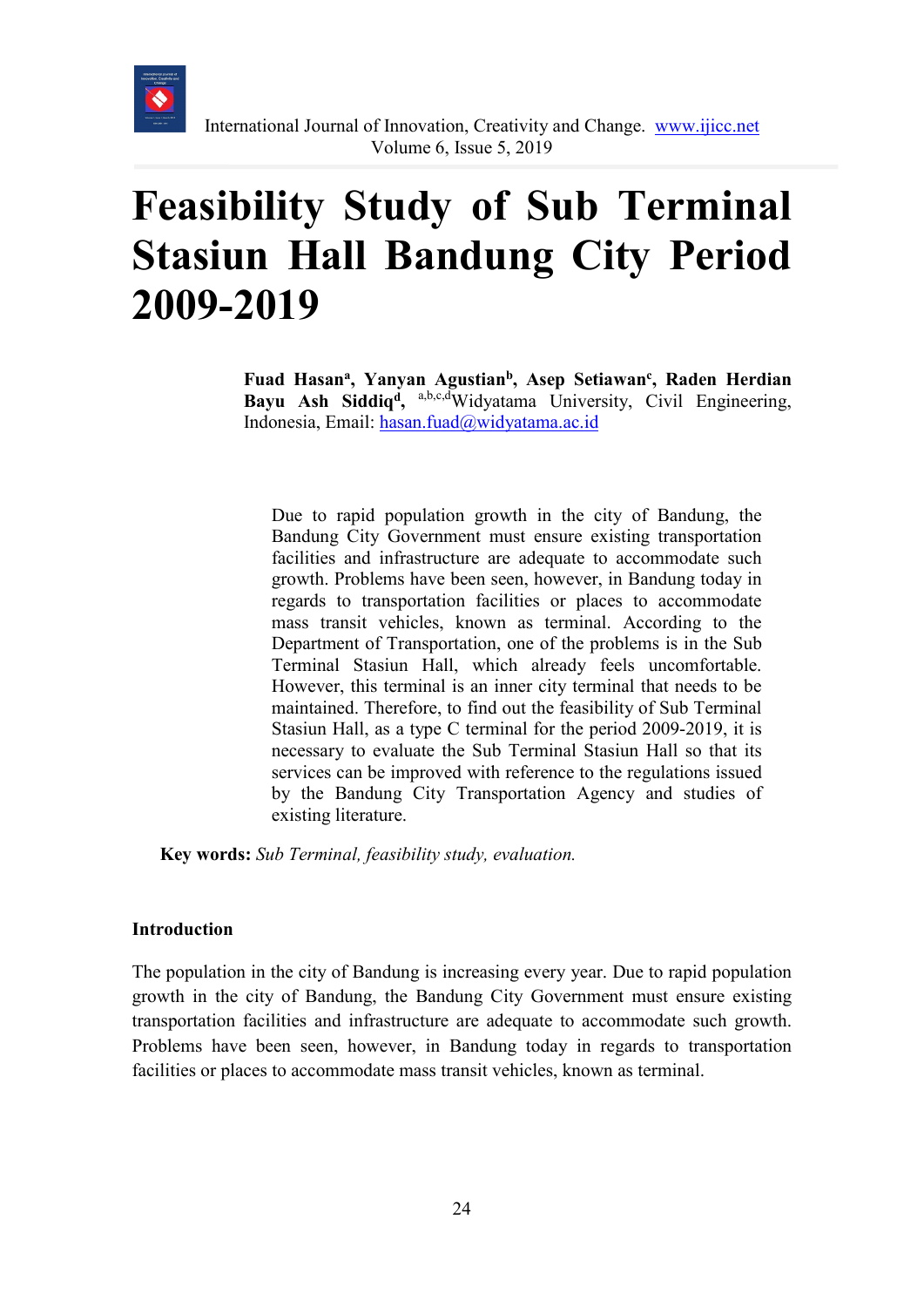

## International Journal of Innovation, Creativity and Change. [www.ijicc.net](http://www.ijicc.net/) Volume 6, Issue 5, 2019

According to the Department of Transportation, one of the problems is in the Sub Terminal Stasiun Hall, which already feels uncomfortable. This Sub Terminal is a type C terminal, but in reality the facilities at the terminal are inadequate.

This terminal is, however, an inner city terminal that needs to be maintained. Therefore, to find out the feasibility of maitaining Sub Terminal Stasiun Hall, as type C terminal for the period 2009-2019, it is necessary to evaluate the Sub Terminal Stasiun Hall so that its services can be improved with reference to the regulations issued by the Bandung City Transportation Agency and studies of existing literature.

## **Literature Review**

Sub Terminal Stasiun Hall is located on Kebon Jati Street in the city of Bandung. The Sub Terminal Stasiun Hall has a land area of  $4326 \text{ m}^2$  which is specifically for public transportation as a pick/drop point for passengers. This Sub Terminal is a type C terminal which aims to serve public vehicles for rural transportation. This terminal is very close to the location of shops. The use of land around the terminal is in the form of settlements and trade, so the possibility of terminal expansion is not possible. The location of the Sub Terminal Stasiun Hall has largely changed its function to become a place of trade, with street vendors setting up stalls, so that public transport cannot enter the terminal. Existing conditions indicate that tackling often takes place on Jalan Kebon Jati which can cause congestion on this road. Although it does not cause congestion, this condition means that the terminal is not optimal.



**Figure 1.** Plan of Sub Terminal Stasiun Hall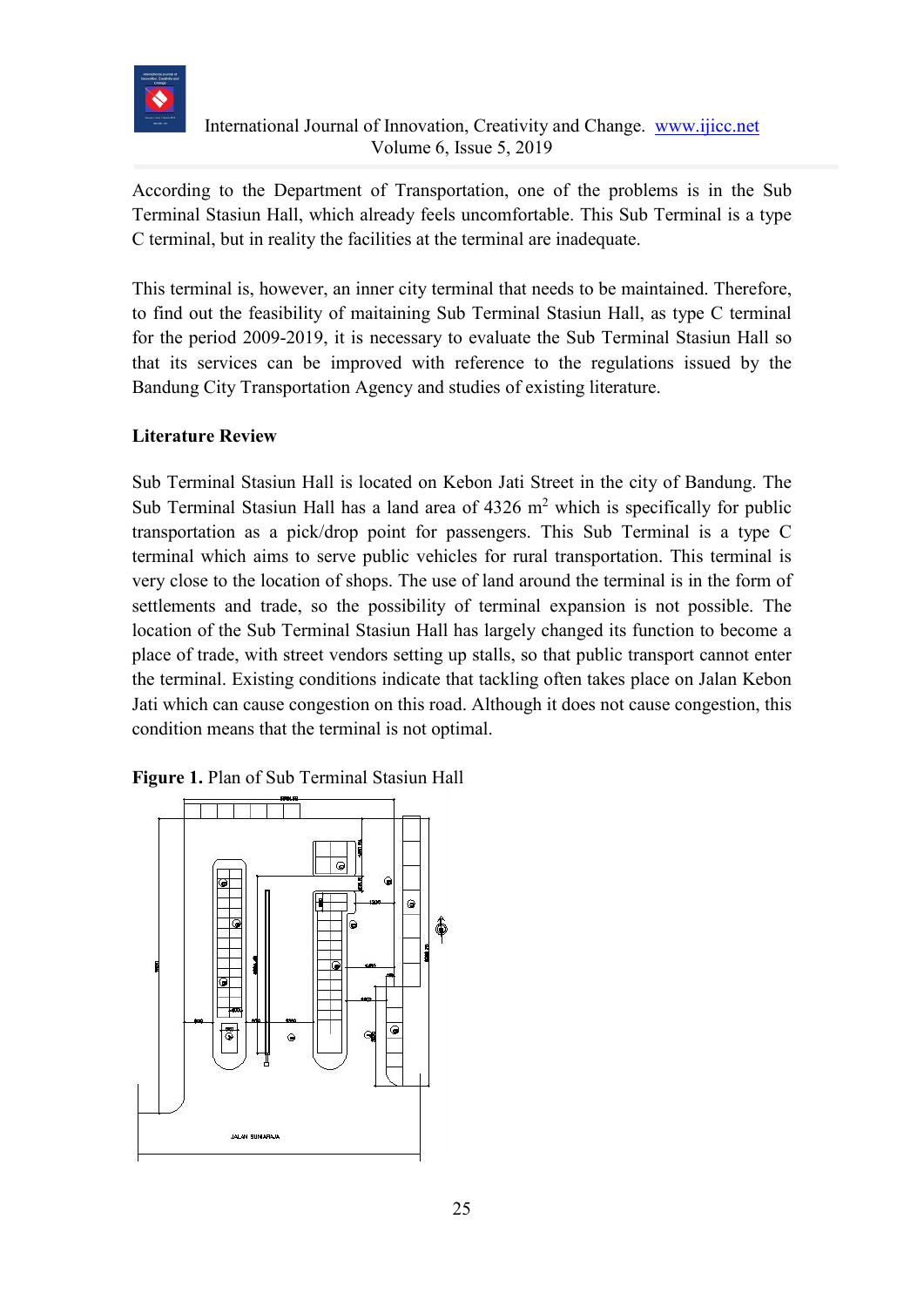

# **Methodology**

The process of completing this research can be explained as follows:

- 1. Identify problem
- 2. Data Collection: Primary and Secondary Data
- 3. Check for capacity and completeness Sub Terminal Stasiun Hall in accordance with the rules of the Department PU Bina Marga
- 4. Analysis of handling scenarios
- 5. Selected handling scenario
- 6. Technical design
- 7. Conclusions and suggestion

## **Analysis and Discussion** *Existing Conditions*

The existing conditions reviewed in the field are divided into three parts, namely:

- 1. The main facilities are the public transportation entrance and exit gate, as well as public transport parking areas.
- 2. Supporting facilities reviewed are public parking areas, information rooms, stall, toilets, prayer rooms, public telephones, canteens.
- 3. The terminal administration reviewed is the terminal management office, retribution post and parking.

Based on the results of the field survey, not all facilities at Sub Terminal Stasiun Hall are in accordance with the 1995 Directorate General of Land Transportation regulations which can be seen in table 1 below.

| N <sub>o</sub> | <b>Main Facilities</b> |               | Availabilit    | Condition |       | Amount |      | Dimensio |                  |
|----------------|------------------------|---------------|----------------|-----------|-------|--------|------|----------|------------------|
|                |                        | V             |                |           |       |        |      |          | n                |
|                |                        | Yes           | N <sub>o</sub> | Goo       | Mediu | Poor   | Lane | Uni      |                  |
|                |                        |               |                | d         | m     |        |      | t        |                  |
| 1.             | Departure Lane         | $\mathcal{N}$ |                |           | ٦     |        | 3    |          | 4 <sub>m</sub>   |
| 2.             | Arrival Lane           | $\mathcal{N}$ |                |           | ٦     |        | 3    |          | 4 <sub>m</sub>   |
| 3.             | Terminal Office        | $\sqrt{}$     |                | ا^        |       |        |      |          | $20 \text{ m}^2$ |
|                | <b>Building</b>        |               |                |           |       |        |      |          |                  |
| 4.             | Passenger              |               | $\mathcal{L}$  |           |       |        |      |          |                  |
|                | <b>Waiting Place</b>   |               |                |           |       |        |      |          |                  |

**Table 1:** Facilities at Sub Terminal Stasiun Hall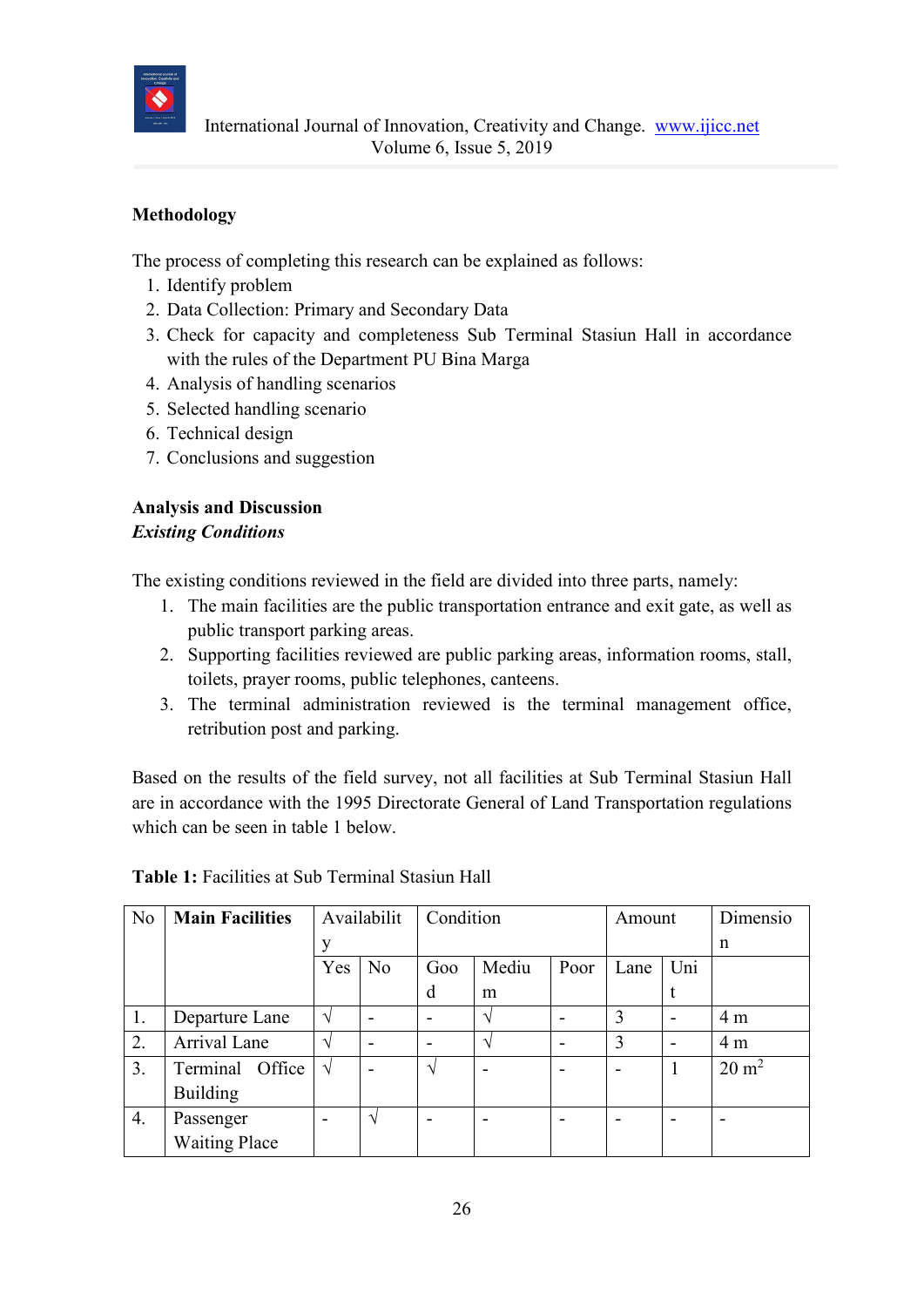

| 5.               | Signs                 | $\overline{\phantom{0}}$ | ٦Ι                       |                          | $\overline{\phantom{0}}$ | $\overline{\phantom{0}}$ | $\overline{\phantom{0}}$ | $\overline{\phantom{0}}$ |                    |
|------------------|-----------------------|--------------------------|--------------------------|--------------------------|--------------------------|--------------------------|--------------------------|--------------------------|--------------------|
| 6.               | Information           | V                        |                          |                          |                          | N                        | $\blacksquare$           | $\overline{3}$           |                    |
|                  | Board                 |                          |                          |                          |                          |                          |                          |                          |                    |
| 7.               | Parking Lot           | $\sqrt{ }$               |                          |                          | ٦                        |                          |                          |                          | $\sim$             |
|                  | <b>Supporting</b>     |                          |                          |                          |                          |                          |                          |                          |                    |
|                  | <b>Facilities</b>     |                          |                          |                          |                          |                          |                          |                          |                    |
| 1.               | Toilet                | N                        |                          |                          | $\mathcal{L}$            | $\overline{\phantom{0}}$ |                          | 10                       | $12 \text{ m}^2$   |
| 2.               | Prayer Room           | ٦                        | $\overline{\phantom{0}}$ | $\overline{\phantom{0}}$ | ٦                        | $\overline{\phantom{0}}$ | $\overline{\phantom{0}}$ | 3                        | $9,6 \text{ m}^2$  |
| 3.               | Kiosk / Canteen       | $\sqrt{ }$               |                          |                          | $\mathcal{L}$            | $\overline{\phantom{0}}$ | -                        | 27                       | $1004 \text{ m}^2$ |
| $\overline{4}$ . | Information           |                          | N                        |                          |                          | $\overline{\phantom{0}}$ |                          |                          | $10 \text{ m}^2$   |
|                  | Room                  |                          |                          |                          |                          |                          |                          |                          |                    |
| 5.               | <b>Treatment Room</b> |                          | ٦Ι                       |                          |                          |                          |                          |                          |                    |
| 6.               | Payphone              | V                        |                          |                          | $\Delta$                 |                          |                          | 3                        | $6 \text{ m}^2$    |

# International Journal of Innovation, Creativity and Change. [www.ijicc.net](http://www.ijicc.net/) Volume 6, Issue 5, 2019

Based on the survey of vehicle and passenger flows at the terminal, the peak time of each survey are different, namely:

- a. In the public transportation survey, the peak time occurs on Monday 6 July 2009 at 8:15 a.m. to 08:30 and 17:15 to 17:30 with a total of 48 public transportations.
- b. In a private vehicle flow survey, the peak time occurred on Monday 6 July 2009 at 17.15-17.30 with a total of 3 private vehicles.
- c. In the motorcycle flow survey, the peak time occurred on Monday 6 July 2009 at 13.30-13.45 and 17.00-17.15 with a total of 11 motorbikes.
- d. In the passenger flow survey the peak time occurred on Monday 6 July 2009 at 8:15 a.m. to 08:30 with a total of 126 passengers.

## *Capacity Analysis*

Not all public transportation routes enter the terminal. There are only a few special shelters for certain public transportation, such as Sarijadi-St.Hall, Gunung Batu-St.Hall, and Bandung-Subang. Public transportation, private cars, motorbikes, and even nonmotorized vehicles are free to park inside the terminal. This indicates that the conditions inside the terminal are really poorly maintained and less organized.

- A. Terminal Area
	- $\triangleright$  Rush hour review Maximum number of public transportation  $= 48$  vehicle/15'  $= 192$ vehicle/hour Spacious for a vehicle =  $(5 \times 2,3)$ m = 11,5 m<sup>2</sup> Area of free space =  $(4.7 \times 2.5)$  m = 11,75 m<sup>2</sup> Area needed (L<sub>fas</sub>) =  $J_p \times \frac{t}{6}$  $\frac{1}{60}$   $\times$   $L_k$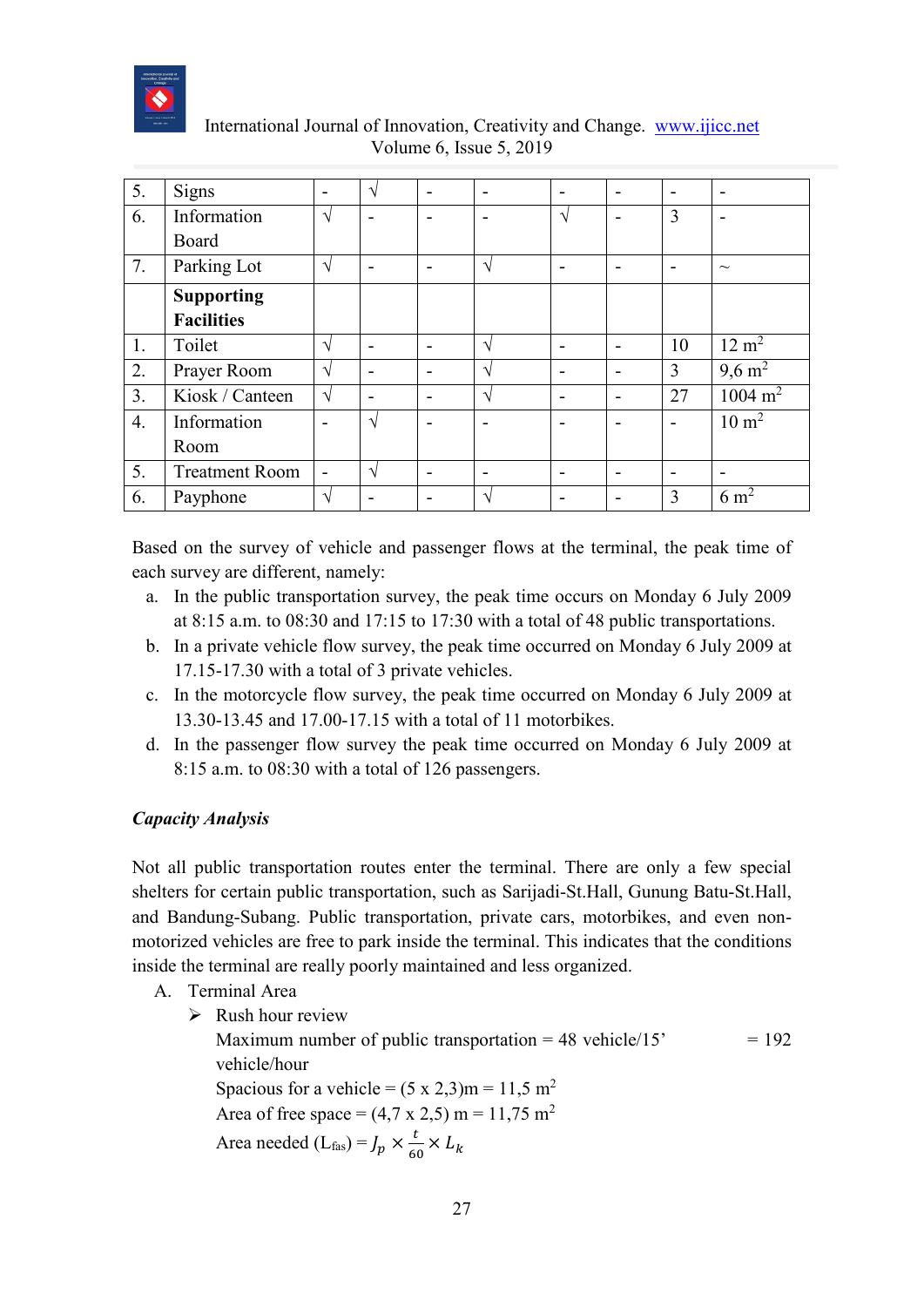

$$
= 192 \times \frac{15}{60} \times (11.5 + 11.75) \text{ m}^2
$$

$$
= 1116 \text{ m}^2
$$

- B. Public Vehicle Parking
	- $\triangleright$  Rush hour review

Maximum number of public vehicle = 3 vehicle /  $15' = 12$  vehicle/hour Private car facility =  $(5.0 \times 2.5)$ m = 12.5 m<sup>2</sup>

*Assumption :*

Calculation of 4-wheeled vehicle facilities is multiplied, for the end of the vehicle's moving space.

Facility needs :

$$
(L_{\text{fas}}) = 12 \times \frac{15}{60} \times (12.5) \times 2 \text{ m}^2
$$

$$
= 75 \text{ m}^2
$$

- C. Motorcycle
	- $\triangleright$  Rush hour review

Maximum number of motorcycle = 11 vehicle/  $15'$  = 44 veh./hour *Assumption :*

Motorcycle facility =  $(2,5 \times 1,0)$ m<sup>2</sup>

Facility needs :

$$
(L_{\rm fas}) = 44 \times \frac{15}{60} \times 2,5 \text{ m}^2 = 27,5 \text{ m}^2
$$

Facility needs (Lfas) for public vehicle and motorcycle :

 $(L$ <sub>fas</sub> $) = 75 + 27,5 = 102,5$  m<sup>2</sup>

D. Bathroom Size

Jps = Jpnp 
$$
\times \frac{t}{60} = 126 \times \frac{15}{60} = 31,5
$$
 person  $\approx 32$  person  
Lfas =  $32 \times \frac{15}{60} \times 1,1 = 8,8$  m<sup>2</sup>

E. Kiosk Size

Jps = 32 person  
Lfas = 
$$
32 \times \frac{15}{60} \times 1 = 8
$$
 m<sup>2</sup>

- F. Worship Space Size
	- $Jps = 32$  person

**Lfas** = 
$$
32 \times \frac{15}{60} \times 2 = 16
$$
 m<sup>2</sup>

G. Passenger room, delivery and pick-up

 $\triangleright$  Rush hour review Public transportation depart =  $56$  vehicle/  $15' = 224$  vehicle/hour The number of passengers departing on average (JP)  $JP = 224$  vehicle/hour x 3 person/ vehicle = 672 vehicle/hour Maximum number of people =  $126$  person/  $15' = 504$  person/hour Maximum number of private cars  $=$  12 vehicle/hour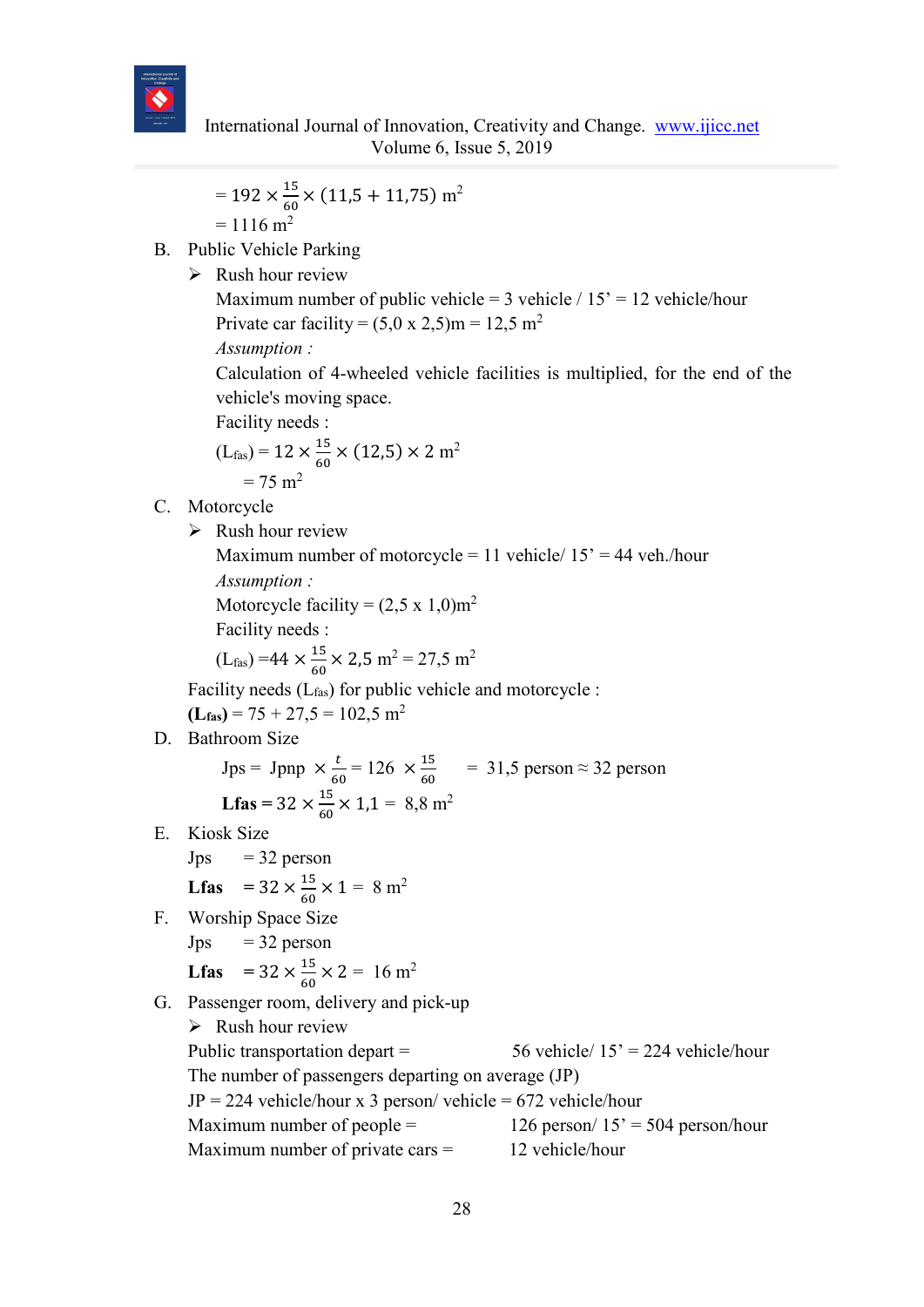

 International Journal of Innovation, Creativity and Change. [www.ijicc.net](http://www.ijicc.net/) Volume 6, Issue 5, 2019

| Minimum number of passenger $=$                                          | 2 person/vehicle                                                            |
|--------------------------------------------------------------------------|-----------------------------------------------------------------------------|
| Total number of passengers $=$                                           | 12 vehicle/hour x 2 person/vehicle                                          |
| $= 24$ person/hour                                                       |                                                                             |
| Total number of motorcycle $=$                                           | 11 vehicle/hour                                                             |
| Maximum number of passenger $=$                                          | 2 person/vehicle                                                            |
| Total number of passenger $=$                                            | 11 vehicle/hour $x 2 = 22$ person/hour                                      |
| <b>Total people</b> = $672 + 504 + 24 + 22$                              |                                                                             |
| $= 1222$ orang / jam                                                     |                                                                             |
| <b>Number of Passengers Departing</b>                                    |                                                                             |
| Public transportation depart $=$                                         | 56 vehicle/ $15' = 224$ vehicle/hour                                        |
|                                                                          | The number of passengers departing on average $(JP) = 224$ vehicle/hour x 3 |
| $person/$ vehicle = 672 vehicle/hour                                     |                                                                             |
| <b>Amount of Delivery and Pickup (JPP)</b>                               |                                                                             |
| $(IPP) = 1222 - 672 = 550$ person/hour                                   |                                                                             |
| Facility needs = Lfas = JPP x $t/60$ x Lk                                |                                                                             |
| = $550 \times \frac{15}{60} \times 1 \text{ m}^2$ = 137,5 m <sup>2</sup> |                                                                             |

To find out the terminal capacity in 2019, the population growth rate is used as a prediction of the number of passengers in 2019.

| No.            | Year | Amount  | Prediction of Public |
|----------------|------|---------|----------------------|
|                |      |         | Vehicle Users (10%)  |
| 1              | 1999 | 2543476 | 254347,6             |
| $\overline{2}$ | 2000 | 2136260 | 213626,0             |
| 3              | 2001 | 2161252 | 216125,2             |
| $\overline{4}$ | 2002 | 2211554 | 221155,4             |
| 5              | 2003 | 2228268 | 222826,8             |
| 6              | 2004 | 2232624 | 223262,4             |
| 7              | 2005 | 2270970 | 227097,0             |
| 8              | 2006 | 2296848 | 229684,8             |
| 9              | 2007 | 2329928 | 232992,8             |

**Table 2:** Prediction of Public Vehicle Users

From table 2 it can be concluded that every year the number of residents in the city of Bandung continues to grow. Likewise with public transport users. The Population Growth Rate (LPP) was 1.88%. This population growth rate is used as an assumption to predict the growth rate of the number of passengers at Sub Terminal Stasiun Hall every year. The prediction of the number of passengers in 2019 is calculated using the following formula.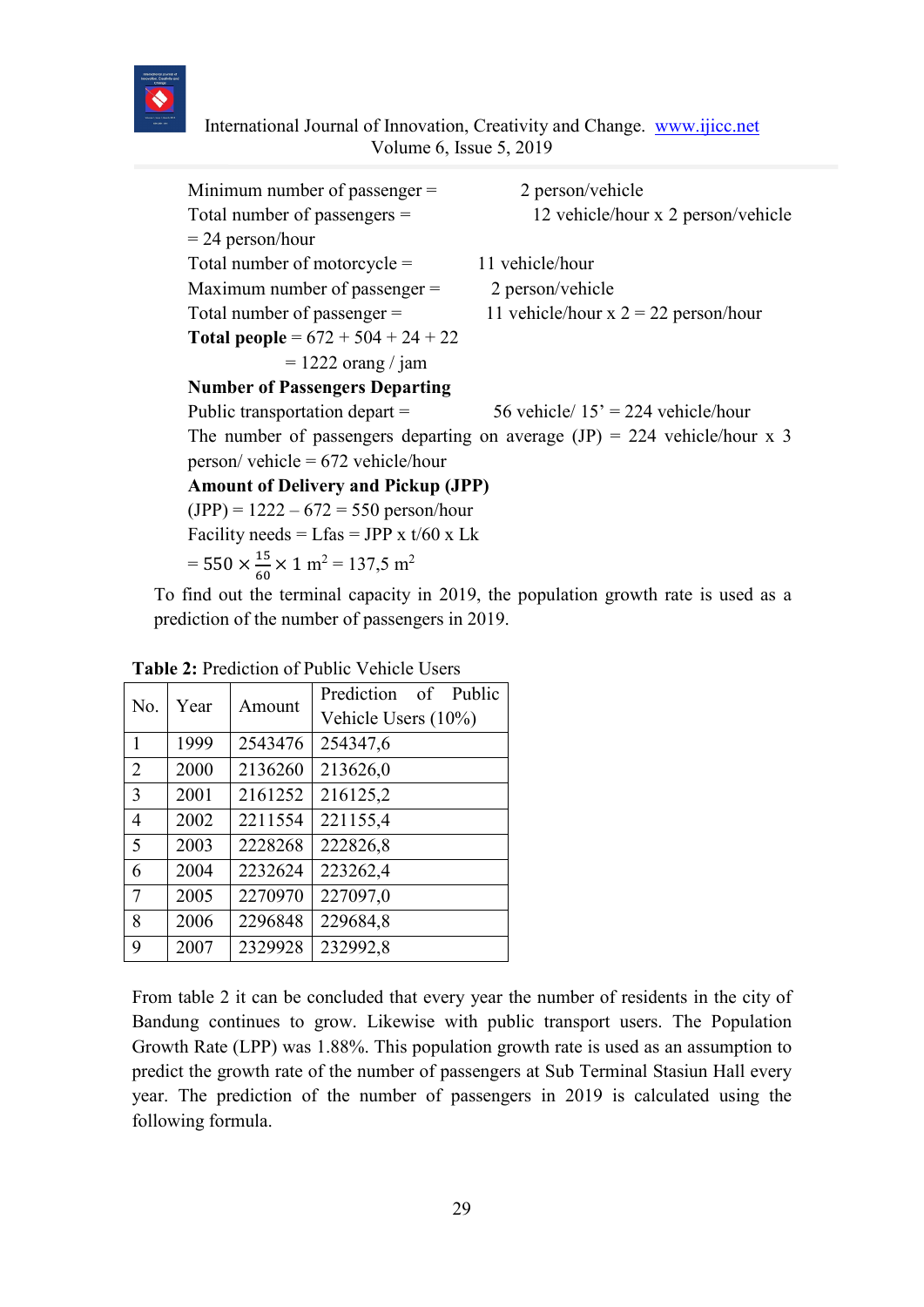

 $P = A (1+i)^n$ Where :  $P =$  number of passenger years plan  $A =$  current number of passengers  $n$  = number of years plan  $i =$  percentage growth rate

 $P = 126 (1+1,88\%)^{10}$  $= 151,7959 \approx 152$  person

Based on the calculation statistics above, the number of passengers who came to the Sub Terminal Stasiun Hall in 2019 were 152 persons. This amount is a reference for designing facility requirements at the Sub Terminal Station Hall to be planned. Recapitulation of the results of the analysis of facility requirements can be seen in table 3.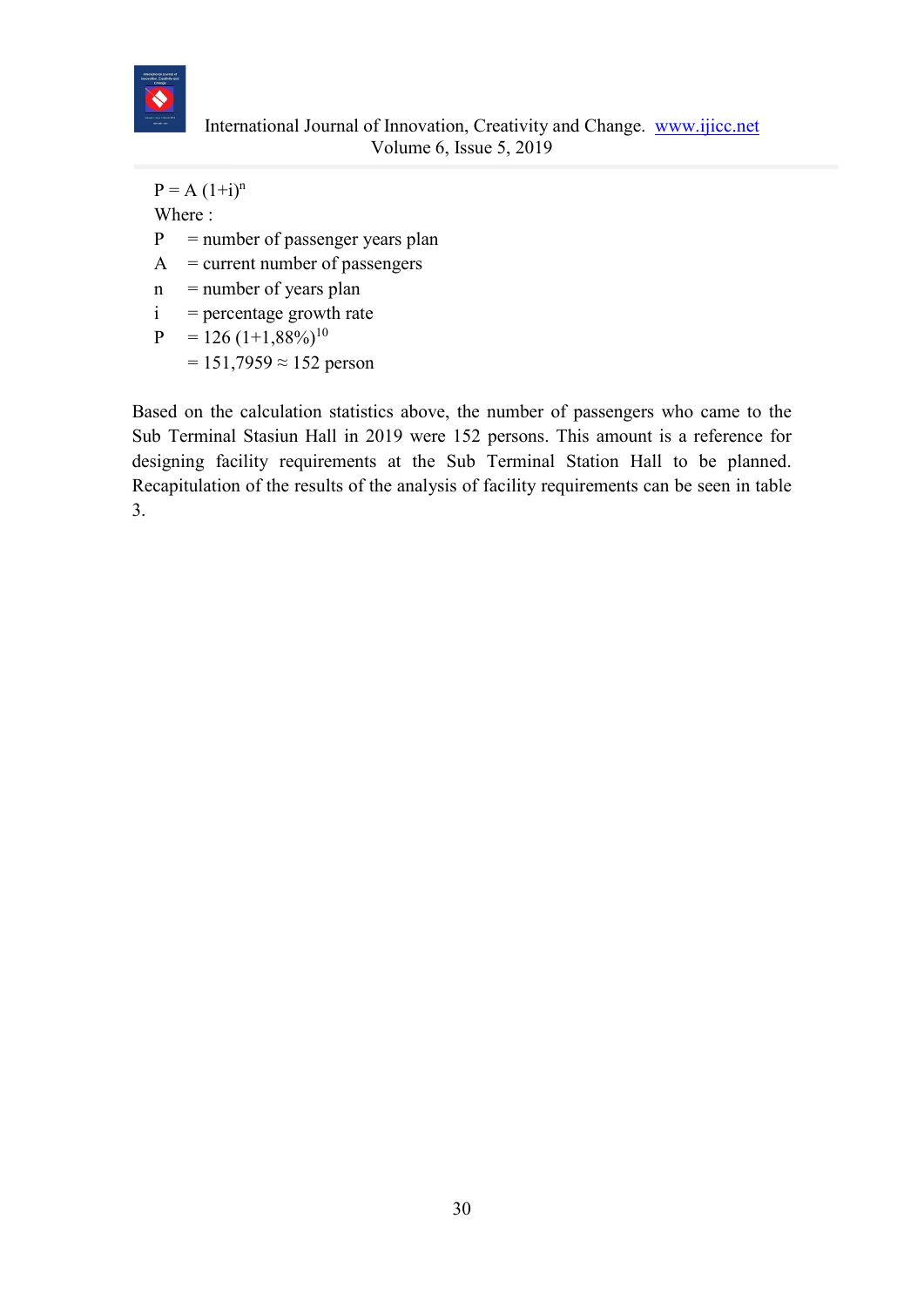

| No               | Terminal<br>facilities Capacity |             | Needs for 2019Match |              | Not   |
|------------------|---------------------------------|-------------|---------------------|--------------|-------|
|                  | evaluated                       | $\rm (m^2)$ | (m <sup>2</sup> )   |              | Match |
| 1.               | Public transportation           | $\sim$      | 1116                |              |       |
|                  | Parking                         |             |                     |              |       |
| 2.               | Private<br>Vehicle              | $\sim$      | 102,5               |              |       |
|                  | Parking                         |             |                     |              |       |
| 3.               | <b>Waiting Room</b>             |             | 480                 |              |       |
| $\overline{4}$ . | <b>Information Room</b>         |             | 10                  |              |       |
| 5.               | Toilet                          | 12          | 11                  | $\mathbf{v}$ |       |
| 6.               | Prayer Room                     | 9,6         | 19                  |              |       |
| 7.               | Kiosk                           | 1004        | 10                  |              |       |

**Table 3:** Recapitulation of Results of Facility Needs Analysis

From table 3 it can be concluded that the capacity of some facilities does not match the needs. Given this, a solution must be determined to overcome this problem. The solution can be achieved by redesigning the terminal, where the evaluated Sub Terminal Stasiun Hall facilities are then redesigned according to the required capacity.

#### **Solution**

From the terminal facilities that have been analyzed, it can be determined the land area needed for the terminal redesign of Sub Terminal Stasiun Hall is 4033 m<sup>2</sup>. Determination of the terminal area refers to the analysis of the needs and existing conditions of the terminal area. The redesign of this terminal is in accordance with the existing type C level terminal.

| No. | <b>Description</b> | Area $(m^2)$ |              |          |  |
|-----|--------------------|--------------|--------------|----------|--|
|     |                    | Existing     | <b>Needs</b> | Redesign |  |
|     |                    |              | Analysis     |          |  |
| 1.  | <b>Vehicle</b>     |              |              |          |  |
|     | Transport<br>City  |              |              |          |  |
|     | Parking Space      | $\sim$       | 1116         | 1120     |  |
|     | Village Transport  |              |              |          |  |
|     | Parking Space      | $\sim$       |              |          |  |
|     | Private Vehicle    |              | 102,5        | 105      |  |
|     | Parking Space      | $\sim$       |              |          |  |
|     | Vehicle            |              | 1.100        | 1.100    |  |
|     | Circulation        | $\sim$       |              |          |  |
|     | <b>Rest Room</b>   |              | 30           | 30       |  |

**Table 4:** Area of each facility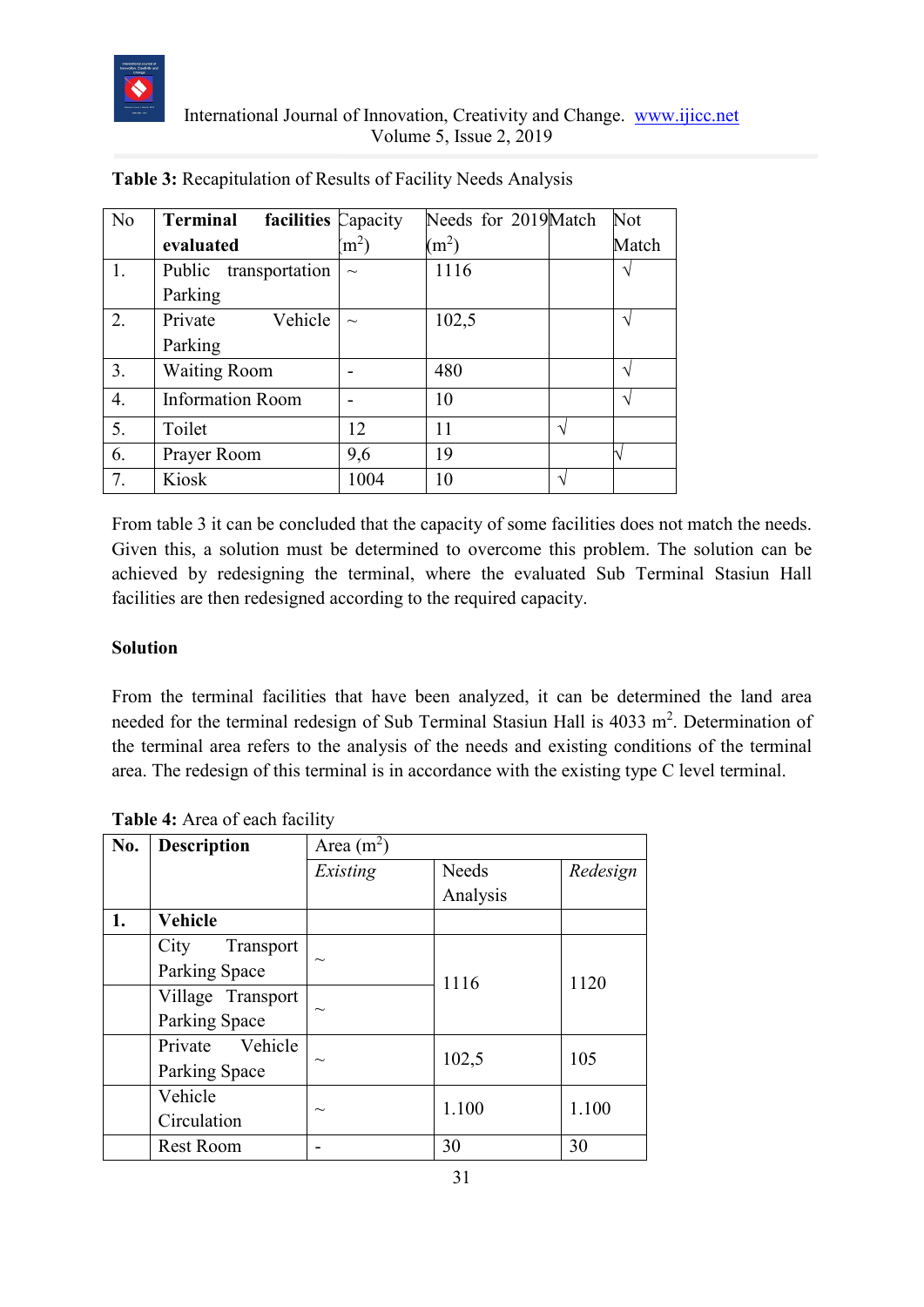

|    | parking<br>Backup<br>space |        | 550     | 550   |
|----|----------------------------|--------|---------|-------|
|    |                            |        |         |       |
| 2. | <b>Service Users</b>       |        |         |       |
|    | <b>Rest Room</b>           |        | 480     | 480   |
|    | Person Circulation         | 137,5  | 192     | 200   |
|    | Toilet                     | 12     | 40      | 40    |
|    | Kiosk                      | 1004   | 288     | 300   |
|    | Prayer Room                | 9,6    | 40      | 40    |
| 3. | Operational                |        |         |       |
|    | Administrative             |        |         |       |
|    | Room                       |        | 39      | 39    |
|    | Retribution                | $\sim$ | 6       | 6     |
|    | <b>Information Room</b>    |        | 8       | 8     |
|    | <b>First Aid Room</b>      |        | 15      | 15    |
|    | <b>Total Area</b>          |        | 4.006,5 | 4.033 |
|    | Development Reserve        |        |         |       |

 International Journal of Innovation, Creativity and Change. [www.ijicc.net](http://www.ijicc.net/) Volume 5, Issue 2, 2019

On redesign of Sub Terminal Stasiun Hall, it was carried out:

Terminal Area  $\begin{array}{|l|c|c|c|c|} \hline 4.016,16 & & 4.006,5 & & 4.033 \hline \end{array}$ **Terminal Area (ha) 0,40 0,40 0,40**

- 1. Procurement of space for passenger waiting rooms.
- 2. Procurement of administrative, information and treatment rooms.
- 3. Settling for a place of retribution.
- 4. Increasing services for prayer room facilities and toilets.
- 5. Transfer of facilities or changes in dimensions of facilities that are not functioning optimally.

Alternative solutions with non-technical methods, namely with terminal settings. The arrangement meant here is terminal management that regulates the activities of public transport which include:

- A. Departure time
- B. Pattern of public transportation and private vehicle movement in the terminal
- C. Facilities signs and parkings in the terminal

| No.   Facility     | <i>Existing</i>   <i>Redesign</i> |
|--------------------|-----------------------------------|
| a. Transverse   No | Yes                               |
| Parking            |                                   |
| Markings           |                                   |

|  |  | Table 5: Signs and Marking Facilities |
|--|--|---------------------------------------|
|  |  |                                       |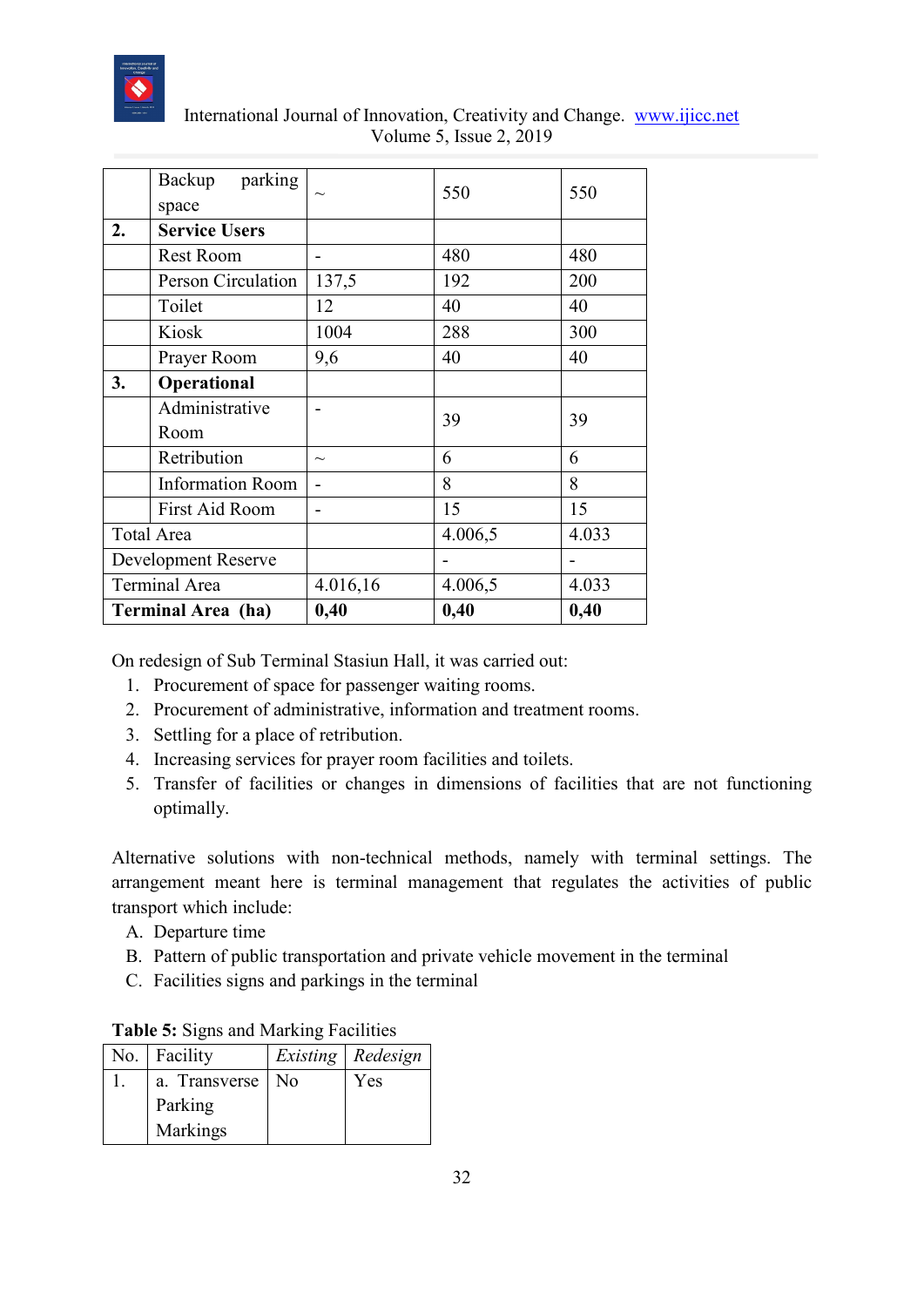

| International Journal of Innovation, Creativity and Change. www.ijicc.net |  |
|---------------------------------------------------------------------------|--|
| Volume 5, Issue 2, 2019                                                   |  |

|    | Sloping<br>b. | No             | Yes |
|----|---------------|----------------|-----|
|    | Line Parking  |                |     |
|    | Markings      |                |     |
| 2. | Signpost      | No             | Yes |
| 3. | Prohibition   | Yes            | Yes |
|    | signs         |                |     |
| 4. | Command       | N <sub>o</sub> | Yes |
|    | Sign          |                |     |
|    | Lighting      | Yes            | Yes |

#### **Conclusion and Suggestion**

Based on data analysis and discussion of the problems reviewed in this research, some conclusions can be made as follows:

- 1. Location of facilities in the terminal are easily accessible by terminal users.
- 2. The condition of the facilities in the terminal is quite good for terminal users but is less convenient to use.
- 3. Sub Terminal Stasiun Hall is a type C terminal. But in reality it is not in accordance with the requirements set. For example, the extent of facilities that are not fulfilling, the main facilities are not all available, and the function of the terminal has turned into a place of trading.
- 4. The area of the terminal resulting from the analysis of needs is  $4,006.5$  m<sup>2</sup>, while the existing terminal area of Hall Station is  $4016.16$  m<sup>2</sup>.

Some suggestions that can be proposed for reference in future studies and as a reference for managers of Sub Terminal Stasiun Hall are:

- 1. To increase the service level of this terminal, what needs to be considered is:
	- Management and traffic engineering in the terminal area
	- Provision of main facilities and supporting facilities that do not yet exist
	- Facility cleanliness needs to be improved
- 2. The placement of facilities is centered on one building so that the movement of passengers is more directed so as not to hinder the movement of vehicles in the terminal.
- 3. Provision of land for development reserves.
- 4. Placement of signs and markings facilities to improve security, comfort and satisfaction for terminal users.

#### **Acknowledgement**

The authors would like express their sincere appreciations to the following organizations and individuals :